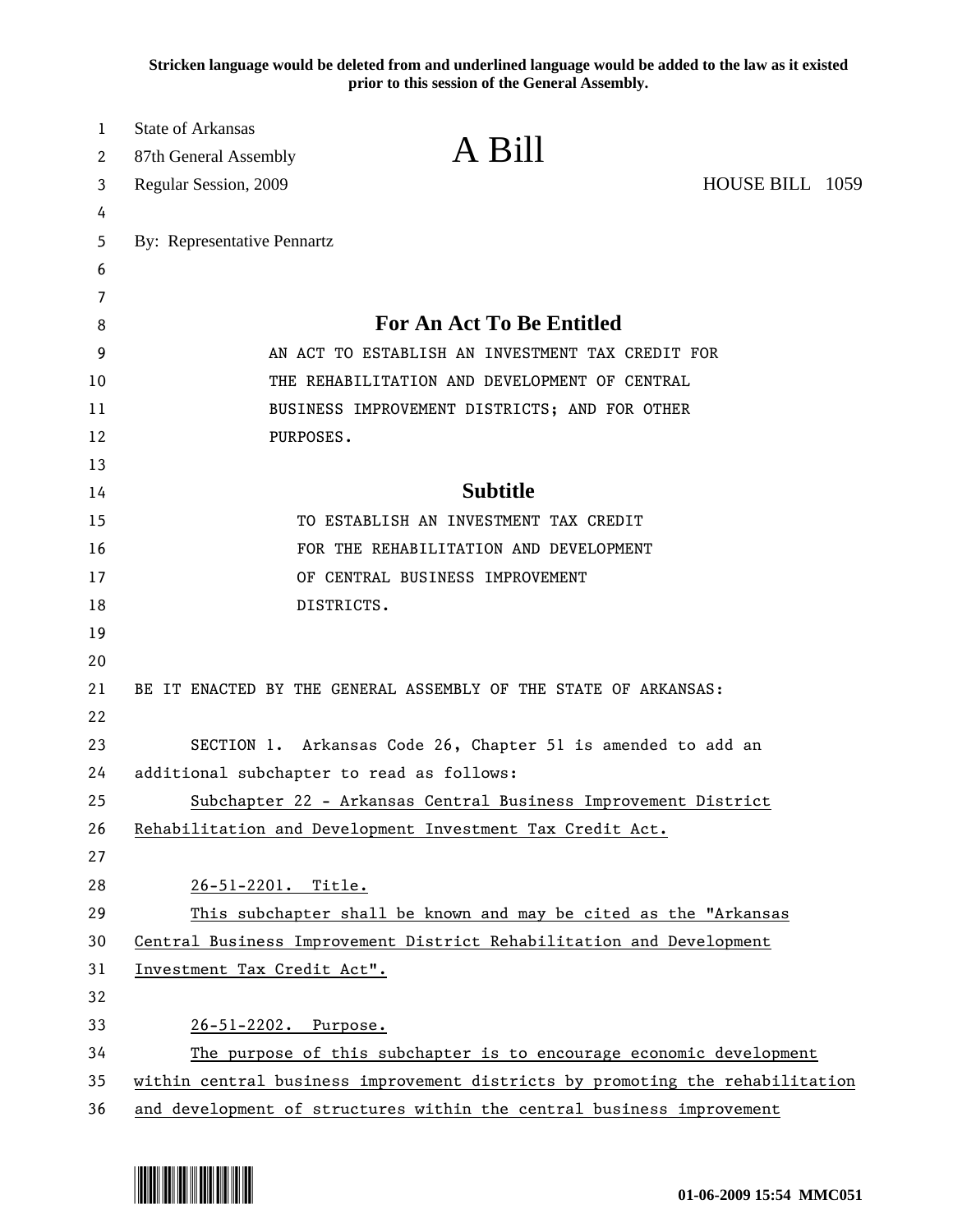| 1              | districts.                                                                    |
|----------------|-------------------------------------------------------------------------------|
| 2              |                                                                               |
| 3              | 26-51-2203. Definitions.                                                      |
| 4              | As used in this subchapter:                                                   |
| 5              | "Central business improvement district" means the central<br>(1)              |
| 6              | business district of any municipality of the first-class or municipality of   |
| $\overline{7}$ | the second-class of the state that has been designated as a central business  |
| 8              | improvement district under § 14-184-101 et seq.;                              |
| 9              | (2) "Development" means the new construction of a structure or                |
| 10             | the expansion of an existing structure;                                       |
| 11             | "Eligibility certificate" means a certificate:<br>(3)                         |
| 12             | (A) Authorized and issued by the governing body of the                        |
| 13             | central business improvement district certifying that a project is a          |
| 14             | qualified project, has met the requirements of this subchapter, and is an     |
| 15             | eligible central business improvement district property; and                  |
| 16             | (B) That specifies the total amount of qualified                              |
| 17             | rehabilitation or development expenditures allowed;                           |
| 18             | (4) "Eligible central business improvement district property"                 |
| 19             | means property that is located within the physical boundaries of a central    |
| 20             | business improvement district and is a qualified project;                     |
| 21             | (5) "Investment tax credit" means the Arkansas Central Business               |
| 22             | Improvement District Rehabilitation and Development investment tax credit     |
| 23             | under this subchapter;                                                        |
| 24             | (6) "Qualified project" means eligible central business                       |
| 25             | improvement district property that has met the requirements of $\S$ 26-51-    |
| 26             | 2204(b) and has been approved for rehabilitation or development by the        |
| 27             | governing body of the central business improvement district where the         |
| 28             | eligible central business improvement district property is located;           |
| 29             | (7)(A) "Qualified rehabilitation or development expenditures"                 |
| 30             | means expenditures approved by the governing body of the central business     |
| 31             | improvement district where the eligible central business improvement district |
| 32             | property is located that meets the requirements of this subchapter.           |
| 33             | "Qualified rehabilitation or development expenditures"<br>(B)                 |
| 34             | do not include:                                                               |
| 35             | The cost of acquiring the eligible central<br>(i)                             |
| 36             | business improvement district property or realtor's fees associated with the  |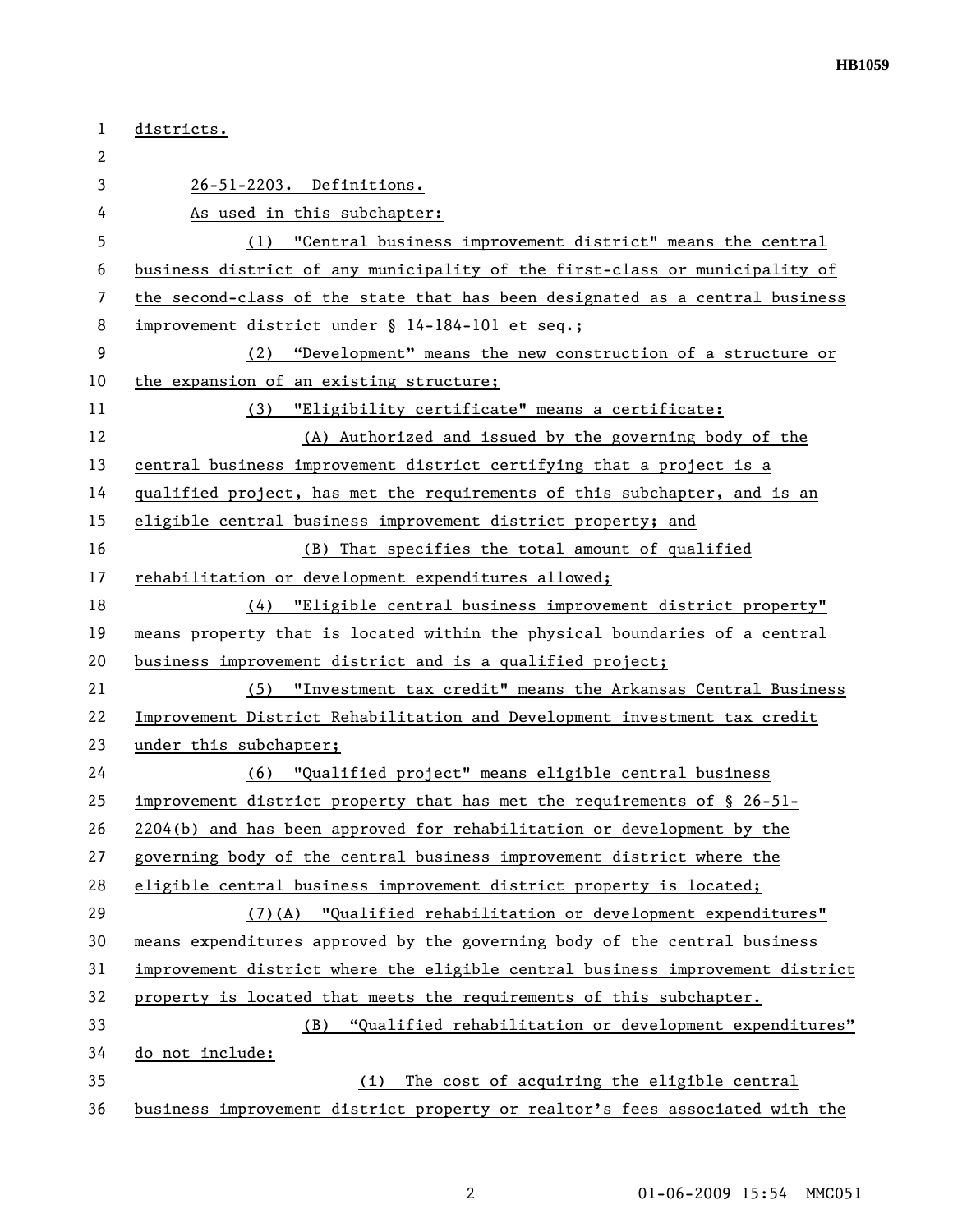| 1              | eligible central business improvement district property;                      |
|----------------|-------------------------------------------------------------------------------|
| $\mathbf{2}$   | (ii) Taxes due on the eligible central business                               |
| 3              | improvement district property;                                                |
| 4              | (iii)<br>Insurance costs;                                                     |
| 5              | Costs of landscaping; or<br>(iv)                                              |
| 6              | Sales and marketing costs; and<br>(v)                                         |
| $\overline{7}$ | "Taxpayer" means a partnership, limited liability company,<br>(8)             |
| 8              | firm, or corporation subject to the state income tax imposed by the Income    |
| 9              | Tax Act of 1929, § 26-51-101 et seq.                                          |
| 10             |                                                                               |
| 11             | 26-51-2204. Qualified project.                                                |
| 12             | To apply for a designation as a qualified project, a taxpayer<br>(a)          |
| 13             | shall submit to the governing body of the central business improvement        |
| 14             | district where the property to be rehabilitated or developed is located all   |
| 15             | forms and fees required by the Department of Finance and Administration.      |
| 16             | To qualify as eligible central business improvement district<br>(b)           |
| 17             | property, the taxpayer shall demonstrate that the property to be              |
| 18             | rehabilitated or developed meets the following requirements:                  |
| 19             | The project must be planned within the physical boundaries<br>(1)             |
| 20             | of the central business improvement district;                                 |
| 21             | (2) A full set of plans by a licensed architect must be                       |
| 22             | submitted to the governing body of the central business improvement district  |
| 23             | where the property to be rehabilitated or developed is located;               |
| 24             | The project must meet all zoning and building codes of the<br>(3)             |
| 25             | municipality in which the property to be rehabilitated or developed is        |
| 26             | located;                                                                      |
| 27             | The project must meet the design guidelines, be compatible<br>(4)             |
| 28             | with the overall plan for the central business improvement district, and have |
| 29             | a use that the governing body of the central business improvement district    |
| 30             | determines as maintaining the overall integrity of the central business       |
| 31             | improvement district; and                                                     |
| 32             | The qualified rehabilitation or development expenditures for<br>(5)           |
| 33             | the project must be greater than seventy five thousand dollars $( $75,000)$ . |
| 34             | (c) After evaluating the information provided by the taxpayer, the            |
| 35             | governing body of the central business improvement district shall issue a     |
| 36             | determination about whether the property to be rehabilitated or developed is  |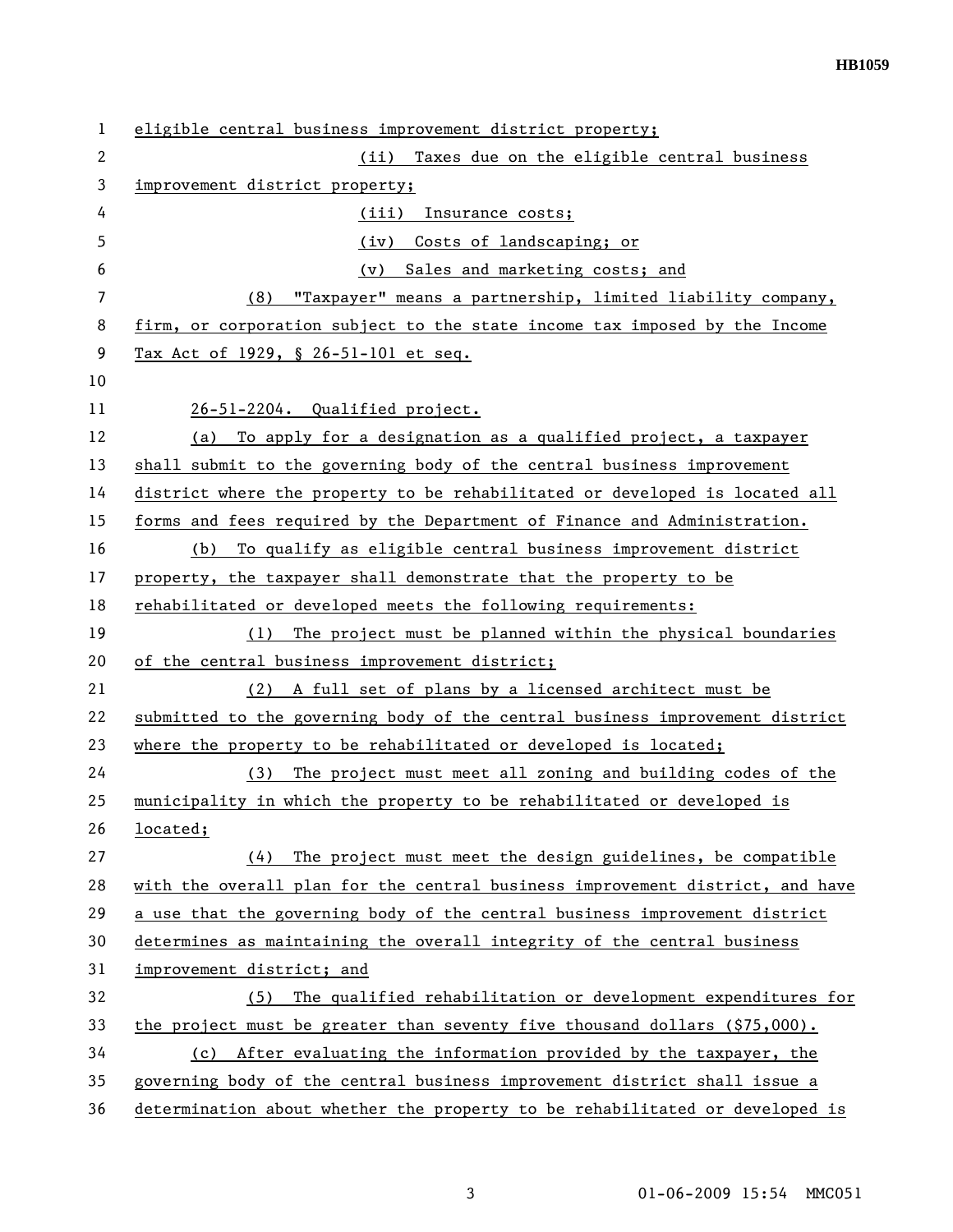**HB1059** 

| $\mathbf{1}$ | a qualified project.                                                          |
|--------------|-------------------------------------------------------------------------------|
| 2            | $(d)(1)$ If the taxpayer is dissatisfied with the determination made by       |
| 3            | the governing body of the central business improvement district, the taxpayer |
| 4            | may request that a review of that determination be made by the Director of    |
| 5            | the Department of Finance and Administration.                                 |
| 6            | (2) The request for review shall be made in writing to the                    |
| 7            | Director of the Department of Finance and Administration within thirty (30)   |
| 8            | days from the date of the determination of the governing body of the central  |
| 9            | business improvement district under subsection (c) of this section.           |
| 10           |                                                                               |
| 11           | 26-51-2205. Eligibility certificate.                                          |
| 12           | (a) After a property to be rehabilitated or developed is designated a         |
| 13           | qualified project under § 26-51-2204 and the taxpayer completes the           |
| 14           | rehabilitation or development work, the taxpayer shall submit to the          |
| 15           | governing body of the central business improvement district where the         |
| 16           | eligible central business improvement district property is located all        |
| 17           | documentation and forms required by the Department of Finance and             |
| 18           | Administration and the governing body of the central business improvement     |
| 19           | district to verify that the qualified project has been completed.             |
| 20           | (b) If the governing body of the central business improvement district        |
| 21           | determines that the qualified project has been successfully completed, the    |
| 22           | governing body of the central business improvement district shall issue an    |
| 23           | eligibility certificate.                                                      |
| 24           | $(c)(1)$ If the taxpayer is dissatisfied with the determination made by       |
| 25           | the governing body of the central business improvement district under         |
| 26           | subsection (b) of this section, the taxpayer may request that a review of     |
| 27           | that determination be made by the Director of the Department of Finance and   |
| 28           | Administration.                                                               |
| 29           | The request for review shall be made in writing to the<br>(2)                 |
| 30           | Director of the Department of Finance and Administration within thirty (30)   |
| 31           | days from the date of the determination of the governing body of the central  |
| 32           | business improvement district under subsection (b) of this section.           |
| 33           |                                                                               |
| 34           | 26-51-2206. The projected rehabilitation or development expenditures.         |
| 35           | The projected rehabilitation or development expenditures must<br>(a)          |
| 36           | occur during a period not to exceed:                                          |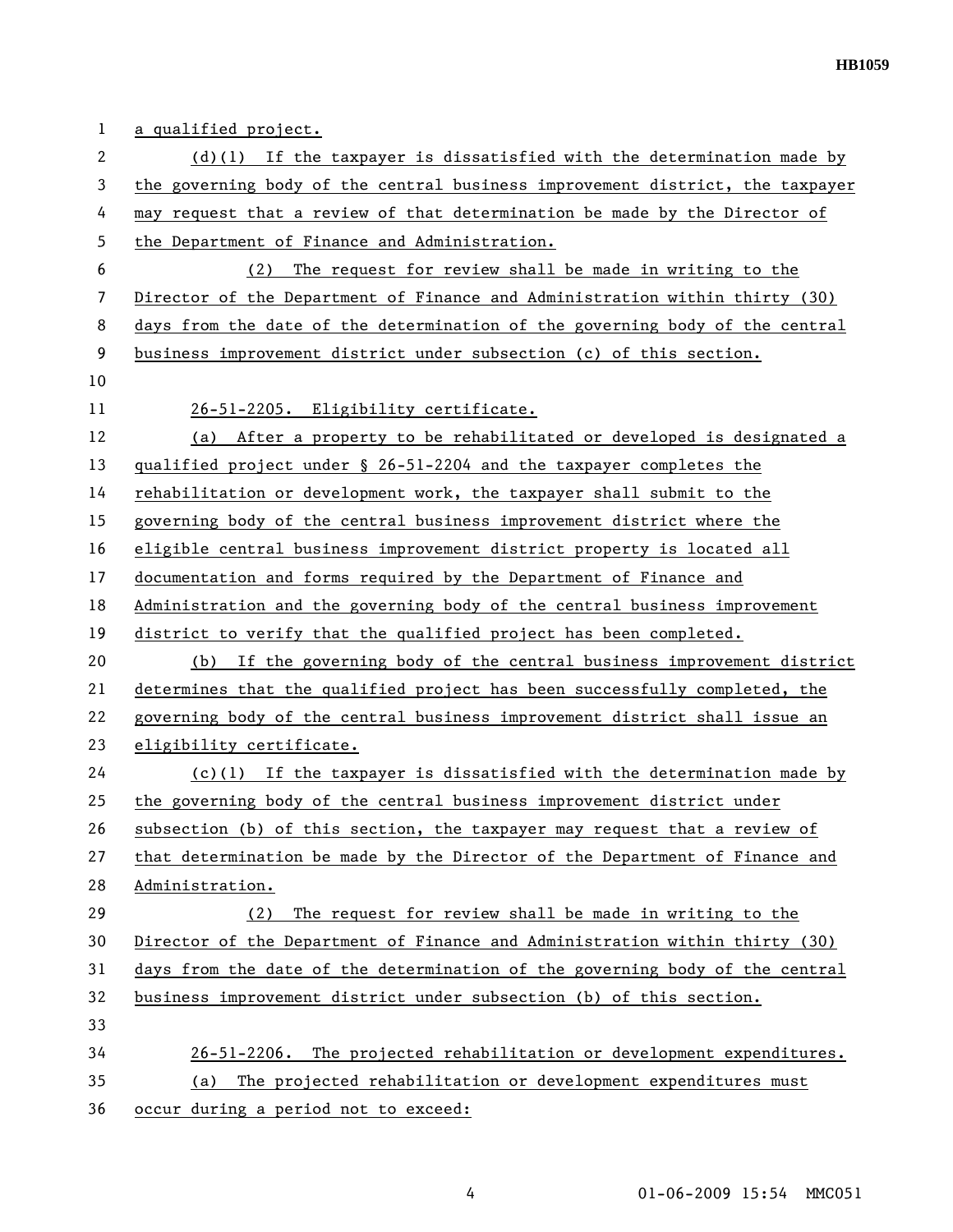| 1              | Two (2) years for a single-phase project; or<br>(1)                              |
|----------------|----------------------------------------------------------------------------------|
| $\overline{c}$ | Five (5) years for a multiple-phase project.<br>(2)                              |
| 3              | For the rehabilitation or development of an existing structure,<br>(b)           |
| 4              | the projected qualified rehabilitation or development expenditures must equal    |
| 5              | or exceed the adjusted basis of the structure, excluding the land, before the    |
| 6              | qualified rehabilitation or development work begins.                             |
| 7              |                                                                                  |
| 8              | 26-51-2207. Investment tax credits.                                              |
| 9              | There is allowed an investment tax credit against the tax imposed<br>(a)         |
| 10             | by the Income Tax Act of 1929, $\S$ 26-51-101 et seq. for any taxpayer incurring |
| 11             | costs and expenses that are qualified rehabilitation or development              |
| 12             | expenditures of eligible central business improvement district property.         |
| 13             | The investment tax credit is equal to twenty percent $(20%)$ of up<br>(b)        |
| 14             | to the first two million dollars $( $2,000,000)$ of qualified rehabilitation or  |
| 15             | development expenditures incurred for a qualified project.                       |
| 16             | $(c)(1)$ The investment tax credit for a qualified project covering              |
| 17             | income-producing eligible central business improvement district property         |
| 18             | shall be taken as follows:                                                       |
| 19             | (A) For eligible central business improvement district                           |
| 20             | property that has not been approved to be completed in phases by the             |
| 21             | governing body of the central business improvement district where the            |
| 22             | eligible central business improvement district property is located, the          |
| 23             | investment tax credit shall be taken in the tax year in which the eligible       |
| 24             | central business improvement district property is placed in service; or          |
| 25             | For central business improvement district property<br>(B)                        |
| 26             | that has been approved to be completed in phases by the governing body of the    |
| 27             | central business improvement district where the eligible central business        |
| 28             | improvement district property is located, the investment tax credit shall be     |
| 29             | taken in the tax year each phase is completed.                                   |
| 30             | The investment tax credit for a qualified project covering<br>(2)                |
| 31             | residential eligible central business improvement district property or other     |
| 32             | commercial eligible central business improvement district property shall be      |
| 33             | taken as follows:                                                                |
| 34             | For eligible central business improvement district<br>(A)                        |
| 35             | property that has not been approved to be completed in phases by the             |
| 36             | governing body of the central business improvement district, the investment      |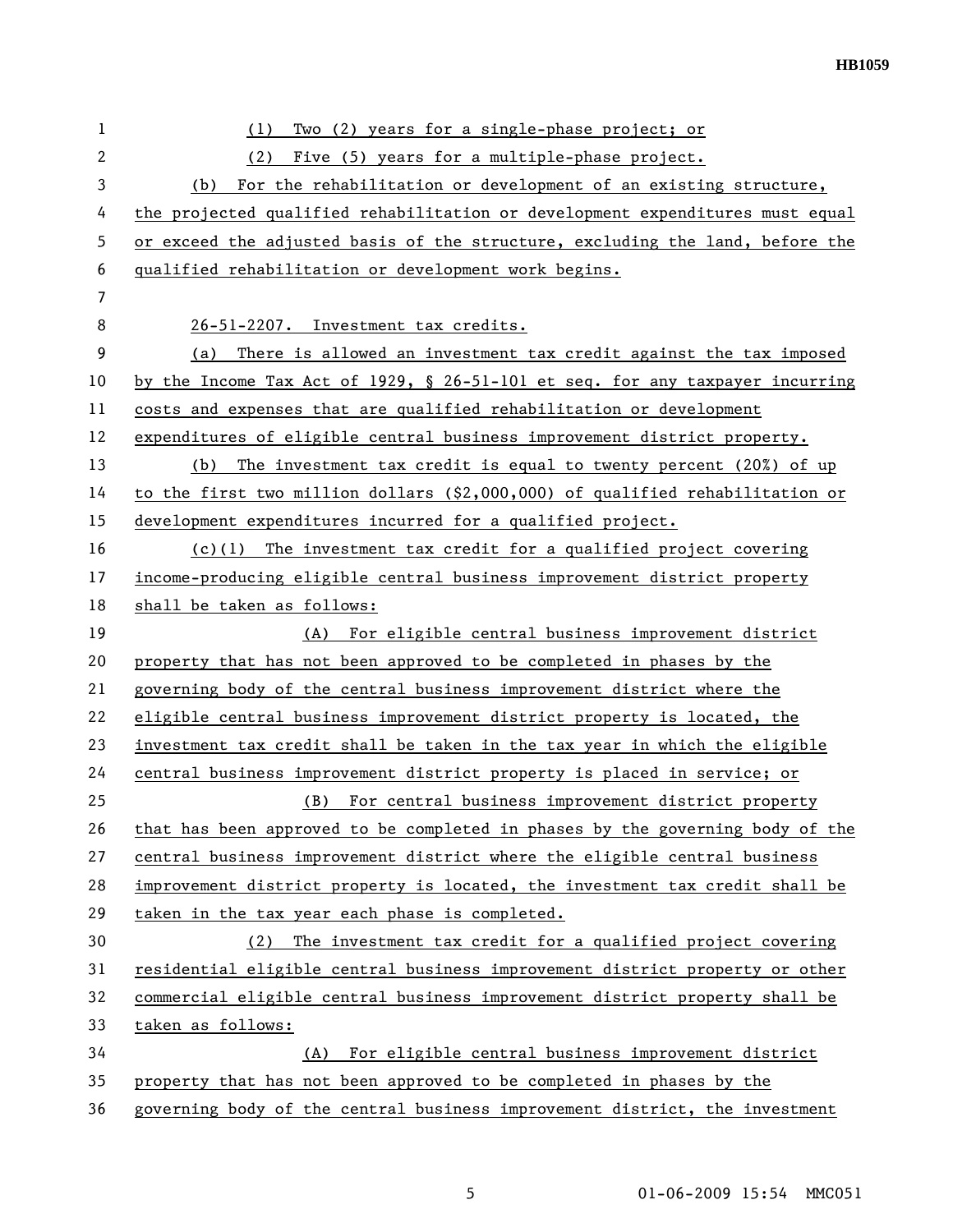| $\mathbf{1}$ | tax credit shall be taken in the tax year the qualified project is completed;   |
|--------------|---------------------------------------------------------------------------------|
| 2            | or                                                                              |
| 3            | (B)<br>For eligible central business improvement district                       |
| 4            | property that has been approved to be completed in phases by the governing      |
| 5            | body of the central business improvement district where the eligible central    |
| 6            | business improvement district property is located, the investment tax credit    |
| 7            | shall be taken in the tax year that each phase is completed.                    |
| 8            | A taxpayer who receives an investment tax credit under this<br>(d)              |
| 9            | section shall not claim any other state or local tax credit or deduction        |
| 10           | based on the qualified rehabilitation or development expenditures except for    |
| 11           | the deduction for normal depreciation of the eligible central business          |
| 12           | improvement district property.                                                  |
| 13           | $(e)(1)$ The maximum amount of investment tax credits awarded by the            |
| 14           | state in a fiscal year is twenty million dollars $(\$20,000,000)$ to be awarded |
| 15           | as follows:                                                                     |
| 16           | Up to ten million dollars (\$10,000,000) in investment<br>(A)                   |
| 17           | tax credits may be awarded for eligible central business improvement district   |
| 18           | property located in municipalities with a population of less than fifty         |
| 19           | thousand (50,000), as determined by the last federal census; and                |
| 20           | Up to ten million dollars (\$10,000,000) in investment<br>(B)                   |
| 21           | tax credits may be awarded for eligible central business improvement district   |
| 22           | property located in municipalities with a population of fifty thousand          |
| 23           | (50,000) or more, as determined by the last federal census.                     |
| 24           | Any eligibility certificate that would cause the investment<br>(2)              |
| 25           | tax credit to exceed the amounts listed in subdivision (e)(1) of this section   |
| 26           | during the fiscal year will be carried forward to the following fiscal year.    |
| 27           |                                                                                 |
| 28           | 26-51-2208. Procedure to claim the investment tax credit.                       |
| 29           | To claim the investment tax credit, the taxpayer shall apply to<br>(a)          |
| 30           | the Department of Finance and Administration.                                   |
| 31           | $(b)(1)$ In addition to the application under subsection (a) of this            |
| 32           | section, the taxpayer shall submit an eligibility certificate at the time of    |
| 33           | filing the taxpayer's income tax return.                                        |
| 34           | (2) If the taxpayer fails to attach the eligibility certificate,                |
| 35           | an investment tax credit is not allowed with respect to the qualified project   |
| 36           | for that tax year until the eligibility certificate is provided to the          |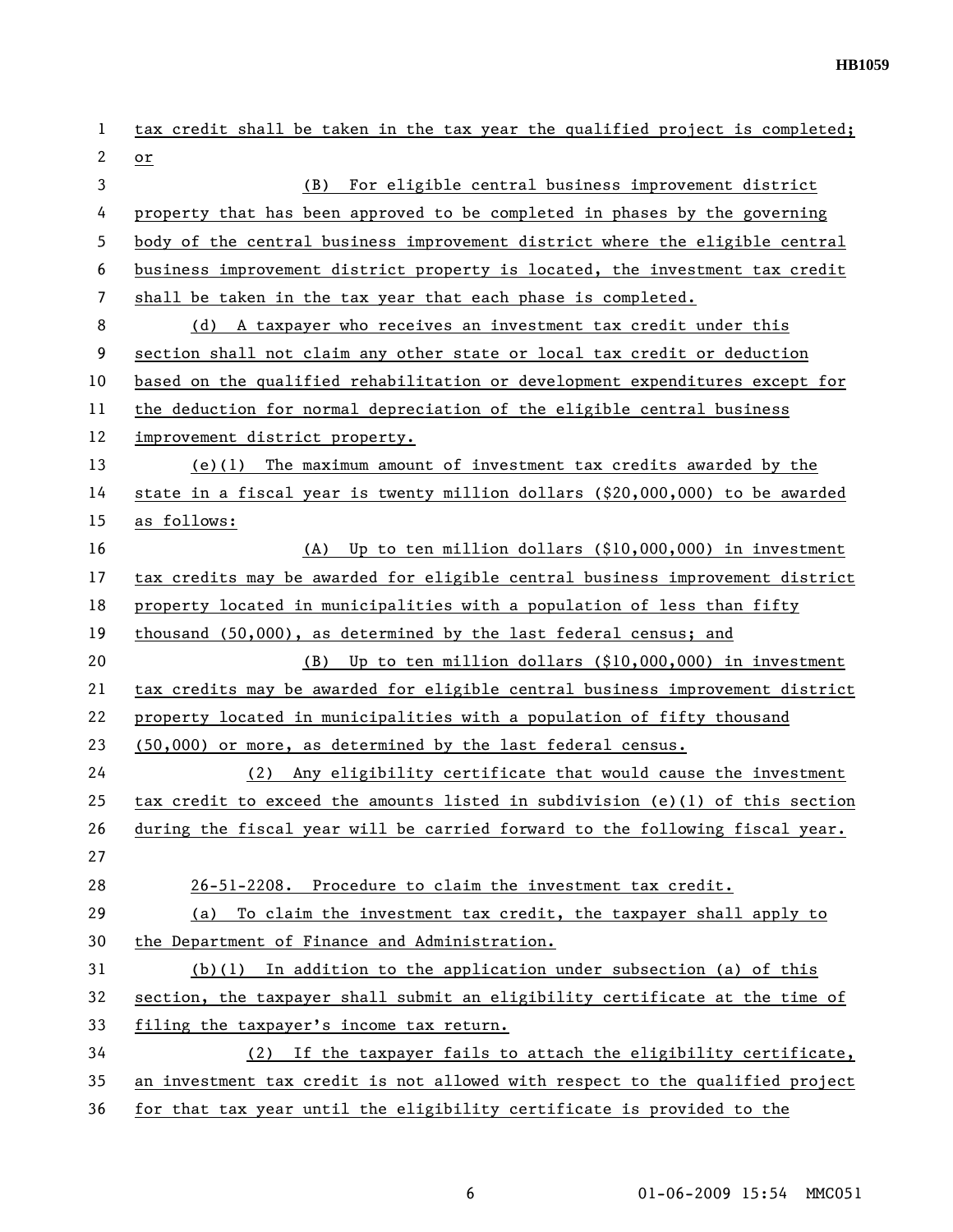| 1  | Department of Finance and Administration.                                     |
|----|-------------------------------------------------------------------------------|
| 2  |                                                                               |
| 3  | $26-51-2209$ . Credits exceeding tax liability - Assignment.                  |
| 4  | $(a)(1)$ The amount of the investment tax credit that may be used by a        |
| 5  | taxpayer for a taxable year shall not exceed the amount of income tax due.    |
| 6  | (2) Any unused investment tax credit may be carried over for                  |
| 7  | seven (7) consecutive taxable years for credit against the state income tax   |
| 8  | due.                                                                          |
| 9  | (3) A taxpayer eligible for the investment tax credit may                     |
| 10 | transfer, sell, or assign the investment tax credit.                          |
| 11 | (4) An investment tax credit granted to a partnership, a limited              |
| 12 | liability company taxed as a partnership, or multiple owners of eligible      |
| 13 | central business improvement district property shall be passed through to the |
| 14 | partners, members, or owners respectively on a pro rata basis or pursuant to  |
| 15 | an executed agreement between or among the partners, members, or owners       |
| 16 | documenting an alternative distribution method.                               |
| 17 | $(b)(1)$ Any assignee of an investment tax credit may use an acquired         |
| 18 | investment tax credit to offset up to one hundred percent (100%) of the state |
| 19 | income tax due from the assignee, but the offset shall not exceed the amount  |
| 20 | of income tax due for the taxable year.                                       |
| 21 | An assignor of an investment tax credit shall perfect an<br>(2)               |
| 22 | assignment to an assignee of an investment tax credit by notifying the        |
| 23 | Department of Finance and Administration in writing within thirty (30)        |
| 24 | calendar days following the effective date of the assignment and shall        |
| 25 | provide any information required by the department to administer and carry    |
| 26 | out this subchapter.                                                          |
| 27 |                                                                               |
| 28 | 26-51-2210. Enforcement.                                                      |
| 29 | $(a)(1)$ The Director of the Department of Finance and Administration         |
| 30 | may make rules and prescribe forms for the proper enforcement of claims for   |
| 31 | an eligibility certificate.                                                   |
| 32 | (2) The Department of Finance and Administration shall consult                |
| 33 | with the governing bodies of the central business improvement districts in    |
| 34 | making rules under this subchapter to maintain consistency with the purpose   |
| 35 | and intent of this subchapter.                                                |
| 36 | The governing body of a central business improvement district may<br>(b)      |